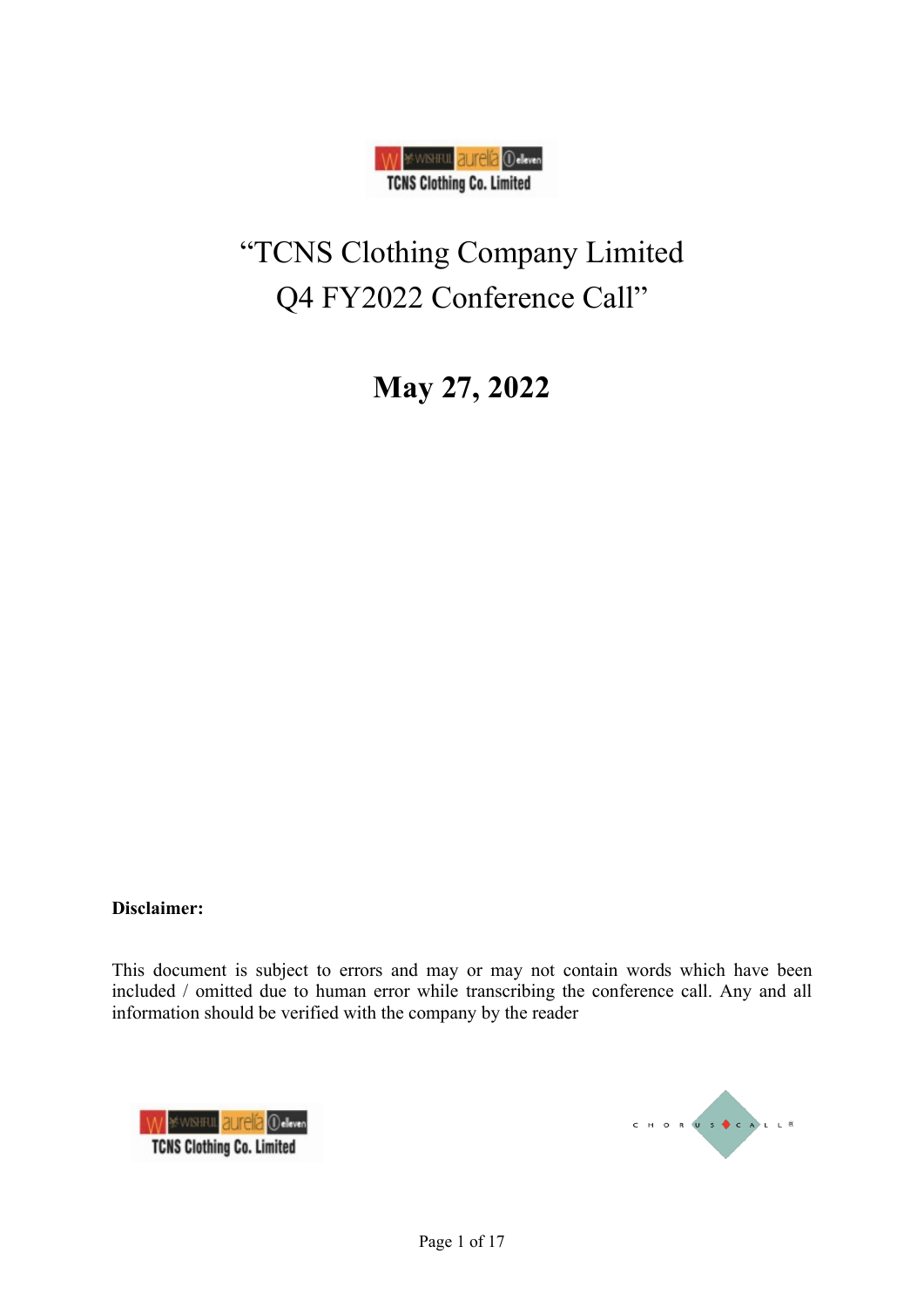

## MANAGEMENT: MR. ANANT DAGA - MANAGING DIRECTOR - TCNS CLOTHING COMPANY LIMITED

MR. AMIT CHAND – CHIEF FINANCIAL OFFICER - TCNS CLOTHING COMPANY LIMITED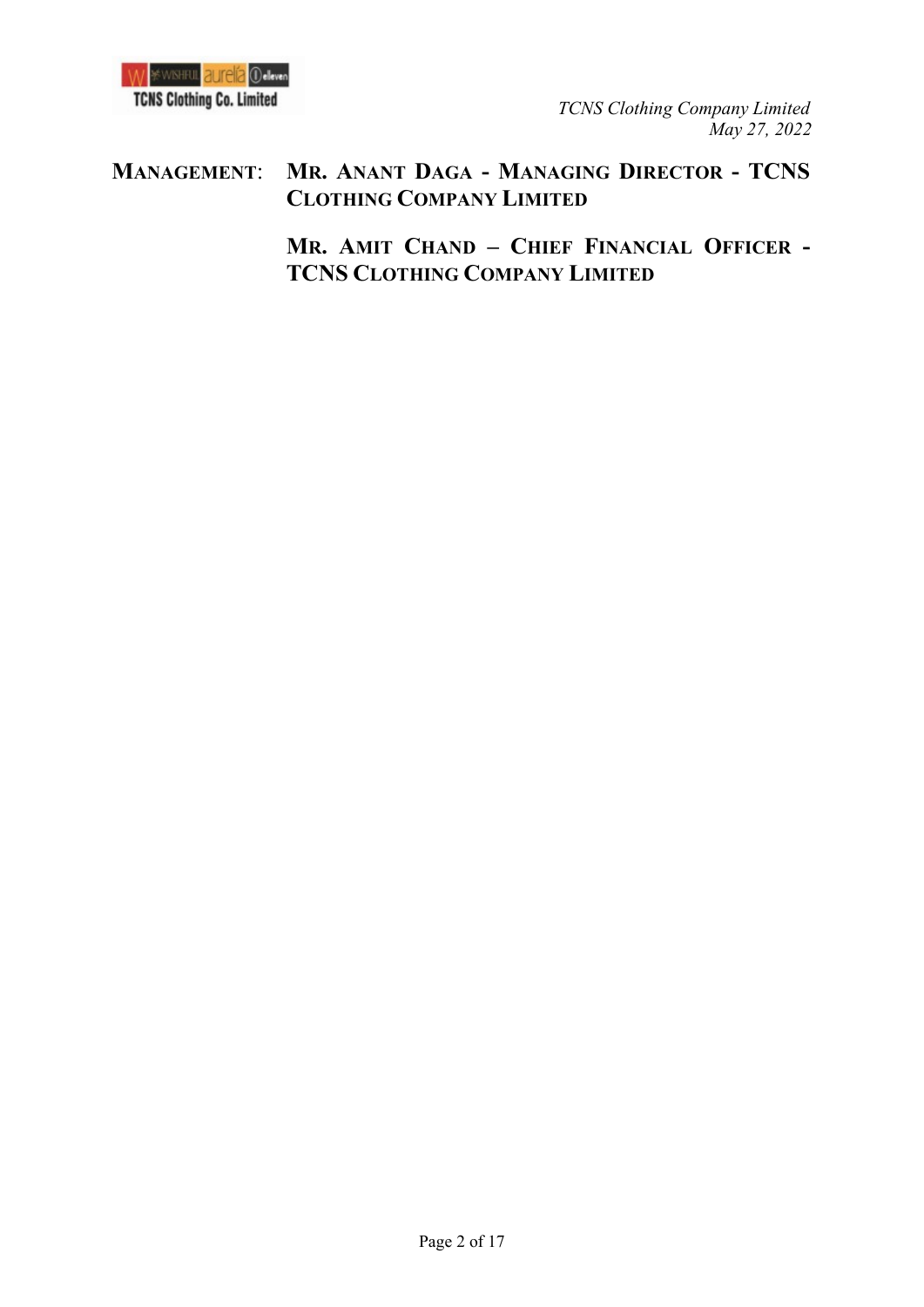

Moderator: Ladies and gentlemen, good day and welcome to TCNS Clothing Company Limited Q4 FY2 Conference Call. This conference call may contain forward-looking statements about the company, which are based on the beliefs, opinions and expectations of the company as on the date of this call. These statements are not the guarantees of future performance and involve risks and uncertainties that are difficult to predict. As a reminder, all participant lines will be in the listen only mode and there will be an opportunity for you to ask questions after the presentation concludes. Should you need assistance during the conference, please signal an operator by pressing "\*" then "0" on your touchtone phone. Please note that this conference is being recorded. I now hand the conference over to Mr. Anant Daga - Managing Director. Thank you and over to you Mr. Anant Daga!

Anant Daga: Thank you. Good evening and welcome to our Q4 and full year FY2022 Earnings Conference Call, to discuss operational and financial performance for the quarter and the year. I am joined by Amit - our CFO and SGA our Investor Relations Advisors.

> Let me start by sharing key highlights of Q4 and full year 2022, our perspective on the situation and our focus for FY2023. Amit can then take you through key financial highlights. After two years and multiple waves of COVID causing significant business upheavals, hopefully we seem to be facing the pandemic settling into an endemic. Over the last few weeks, we are heartened to see the ethnic sector experiencing a gradual return to normalcy with many parts of our offline network now tracking ahead of pre-COVID numbers. This, in addition to the aggressive store expansion, robust traction in MBO and online channel, as well as response to our new forays should set us well to ride the next growth wave. Overall, FY2022 we saw our sales growing by 41% over last year. We saw a steady recovery trajectory till December which was greatly affected by the third wave in January and early February. In Q4 starting with offline, we added 31 EBOs making it one new store every three days. As you would recall we had taken aggressive calls towards closing stores during the COVID period and with these new openings, we are now back to higher than pre-COVID store base for the first time in last two years. Q4 started with COVID wave three induced lockdowns and disruptions especially in North and Delhi NCR region. January and parts of February were significantly impacted for us as meaningful part of our business comes from these regions which further aggravated the impact on our business. Since then, we have seen a fairly consistent recovery with many geographies now tracking higher than pre-COVID levels. One big win for the quarter has been MBO business getting back on track. We have just concluded our monsoon festive trade show and have received a strong order book from the MBO channel. In Q4 MBO business has scaled up well and we expect to build further on it.

> Coming to online, the secondary sales have grown well in the mid-teens for the full year on an already large base. This is despite consumer purchase behavior re-adjusting back from online to offline over the last year. We have pushed ahead with our strategic thrust of tilting the online operating model towards D2C as preferred model of sales due to greater control and enhanced experience. In line with this objective, we have taken a significant re-alignment of inventory, the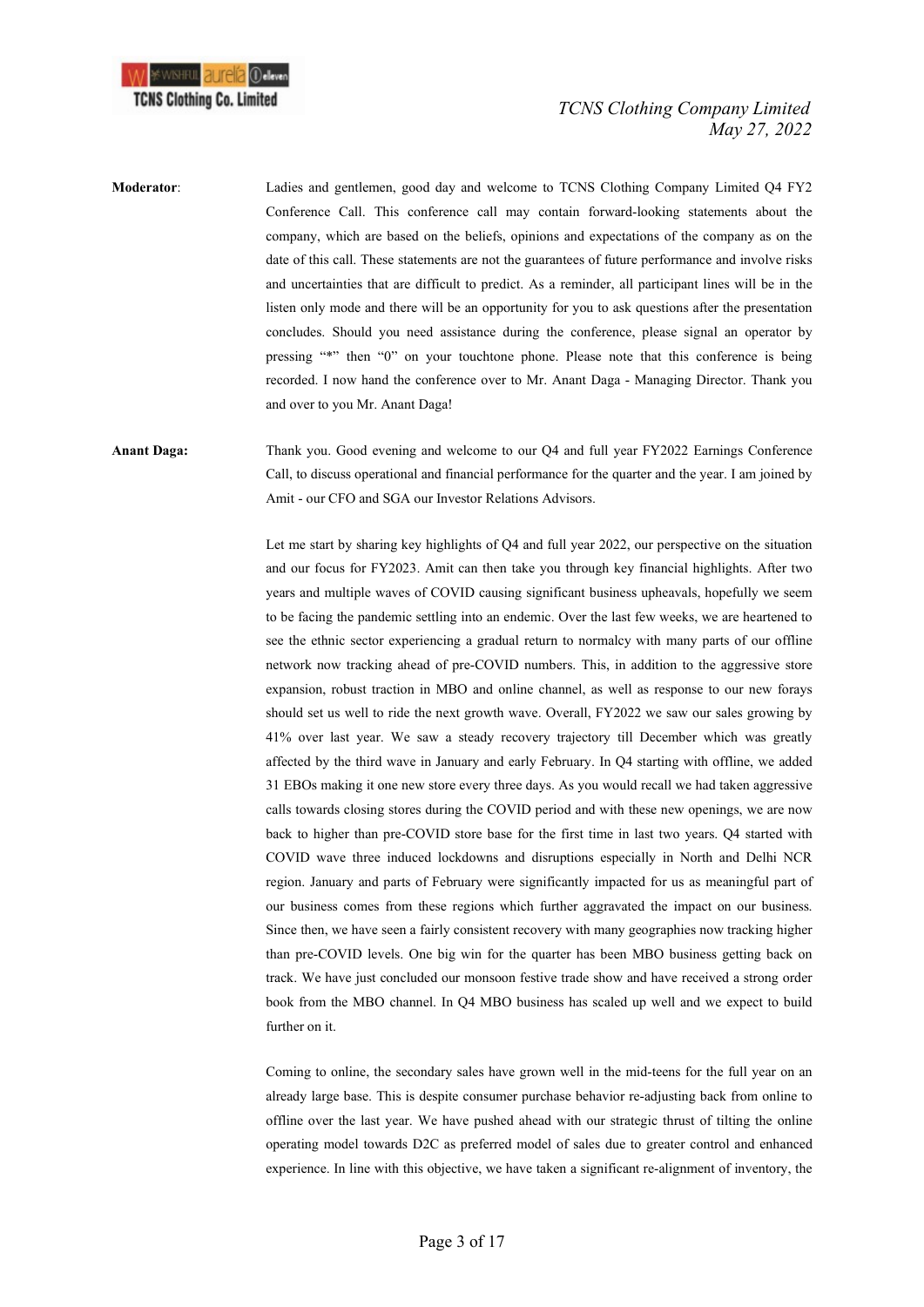

third-party marketplaces impacting Q4 reported sales. D2C already contributes majority of online sales now and the aim is to take it higher in the future.

 Now coming to the update against key focused areas for FY2022 sharing few highlights for the year. The first area this year has been store footprint expansion. As shared earlier we got on an accelerated store expansion plans starting Q3 and have added 24 stores in Q4 and 48 stores in full year FY2022 on a net basis. We also now have 14 project rise stores which are already tracking at 1.5-2X sales from the same catchment areas. I am excited to share that we have recently unveiled W's new avatar with the completely new retail identity with opening of 3000 square feet project rise store in Indira Nagar, Bengaluru. In addition to defining the new brand identity this store truly encapsulates and fully showcases all the categories like apparels, footwear and accessories and complete brand assortment of Folksong and Wishful. I urge you to please visit the store and experience the journey we are on. We have opened other such stores in Camac Street, Kolkata and Ambience Mall Gurgaon and the indent now is to roll out this concept across all key markets. Project Bharat also saw opening of 15 stores this year. Store expansion will continue to be key focus area for us in FY2023 and as communicated earlier we are targeting to open over 100 stores for the first time ever in a 12-month period. The second focus area for us in FY2022 have been growth of online business. As I mentioned over the last year, with the gradual return to normalcy of offline business, we have seen a re-adjustment of consumer demand. Despite shift in context, our online business has continued to expand across both own website and third-party marketplaces. Our brand websites have grown ahead of third-party channels and now contribute almost  $1/5<sup>th</sup>$  of online sales. Our key focus areas has been building on D2C model and its share has also more than doubled over the last year, contributing more than 50% of online business. The omni channels fulfilment continued to scale up strongly quarter-on-quarter and is now contributing to about 20% of sales for select channels and hitting close to double digit number for the entire online business. Third focus area has been cash conservation and cost control. Maintaining balance sheet strength was the primary objective we laid out at the beginning of the pandemic. This has been a key win for us, and we ended the year with more than Rs.150 Crores of cash. We have successfully navigated the pandemic without any external funding or weakening of our cash position. The fourth area of Swifter Thought-to-Shelf we are happy to share that all the building blocks are now in place and should aid net sales of growth for organization.

 Now, switching gears to next year, our focus for FY2023 will be accelerated growth. The segment is taking up pace with occasions making a comeback and offices re-opening steadily. We are seeing a strong resurgent of consumers coming back to stores and engaging with fashion as opposed to a need-based chore it had turned during the pandemic induced fear and restrictions. We are also sensing the aggressive roll of brands by our channel partners in both LFS and online space and seeing a strong revival in India. On our readiness, we are excited that the building blocks we have put in place across all key enablers to tap into this growth opportunity including product, supply chain and channel. Last two years have all been about protecting the balance sheet, strengthening capabilities, building infrastructure and processes.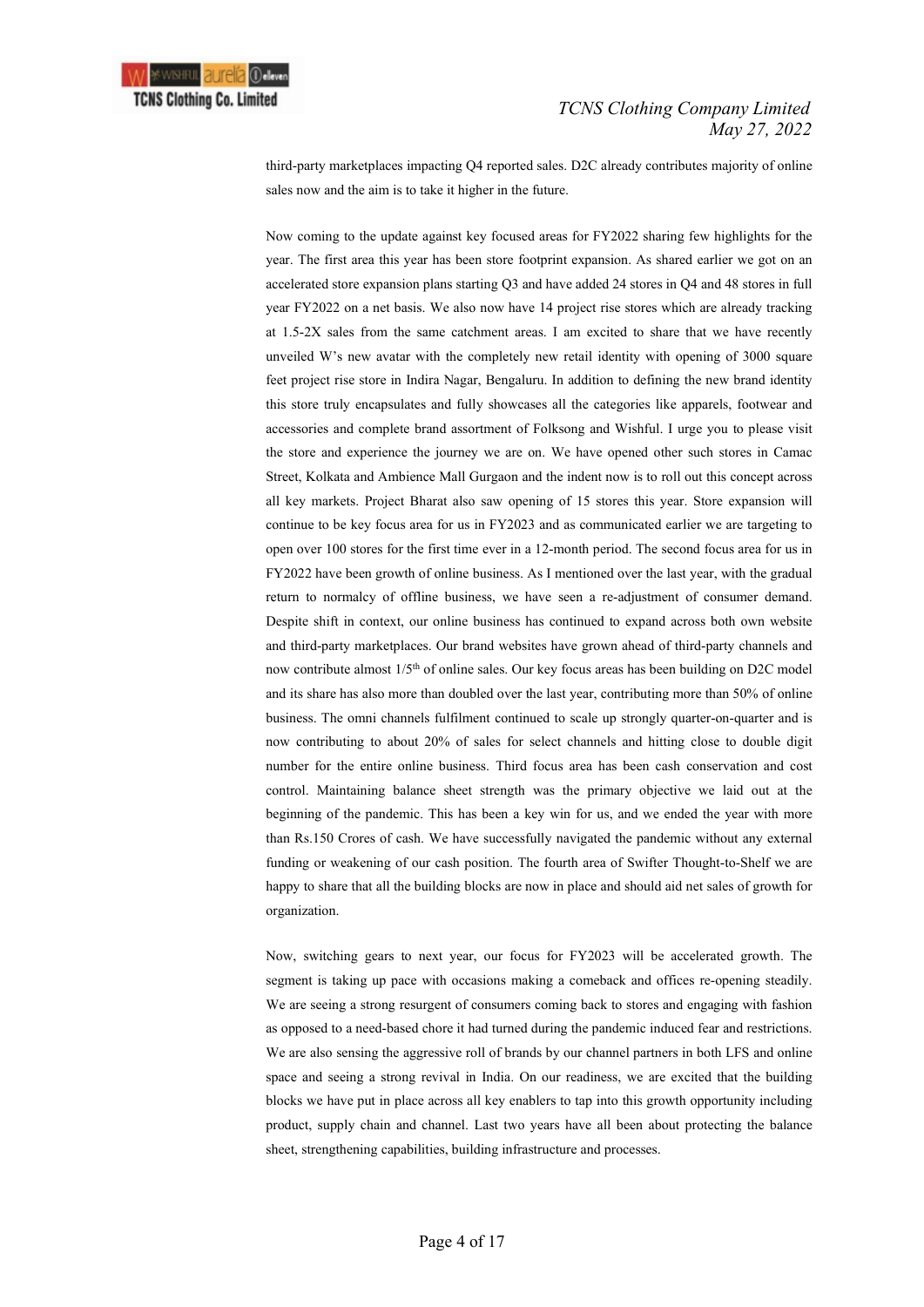

 On the products side this monsoon festive will be the first season after two years when we will have a comprehensive season appropriate range for the consumers without any overhang or carry forward from the earlier seasons. We just concluded our monsoon festive Tradeshow XX (Inaudible) and have got a huge thumbs up for the collection from all the partners and channels. The supply chain, with our investment over the last year in setting up our integrated warehouse as well as automated inventory planning capability, is now fully geared up to support fast scale up. We have also made significant progress in product creation process for our new foray. We believe our approach over last two years to manage cash will now empower us to invest in growth levers. Given the aggressive scale up aspirations in FY2023 we are now deploying the cash to fuel growth with significant step-up in investment in working capital and other capex. While there are multiple growth levers, let me share my thoughts on few key ones. One of the key agendas will be store expansion both horizontal and vertical. We are targeting to open 100 new stores in the coming year. The store addition will come from both franchises led project Bharat models in tier 3 plus markets as well as normal expansion in existing markets. A key constraint that we face is the existing stores size which no longer suffices for the gamut of products offered by us. We are already experiencing a large sales spike in the existing project rise stores driven by both sales growth of existing categories as well as the significant contribution of new collections and product categories with their representation now being possible. This further reinforces our belief that expanding a store size in existing catchment to offer a complete product portfolio is a very, very large opportunity for us and therefore we are aiming to upgrade a lot more stores to project rise over the next few quarters. This year, we will be opening at least 25 project rise stores across key markets in addition to the ones we already have and regular upgradation across many more markets. With the re-orientation of marketplace business towards D2C in place we are firmly set to drive the online business growth across both third-party marketplaces and brand websites. We are focused on establishing the single view of inventory and are live with all marketplaces across all appropriate partnership models. Going forward we will continue to drive the growth of third-party marketplace channels through leveraging strategic marketing, scaling up the omni channel fulfillment model and launching online first products. With our focus on improving consumer experience, we expect share of omni channel fulfillment to double this year. For the brand websites, in addition to the growth enablers for marketplace we will also go deeper into personalization and sharply relevant communication for each consumer.

 Coming to new foray, I am happy to share that this was a quarter when the new categories and brands started achieving critical mass. We now have a clear consumer product fit in place. While there continues to be more learning each day from all sides, whether product, channel or supply chain, we feel more confident about each of these initiatives Overall, these forays put together, we all set to hit an annual run rate of over Rs.100 Crores of consumer sales by the end of this year. Given the possibility that lie ahead of us and the effort put in last two years in creating a more robust platform, incubating new concepts and retaining financial and operational strength we are all set to get back on building the next growth phase. I will now request Amit to take you through key financial highlights for Q4 and full year FY2022.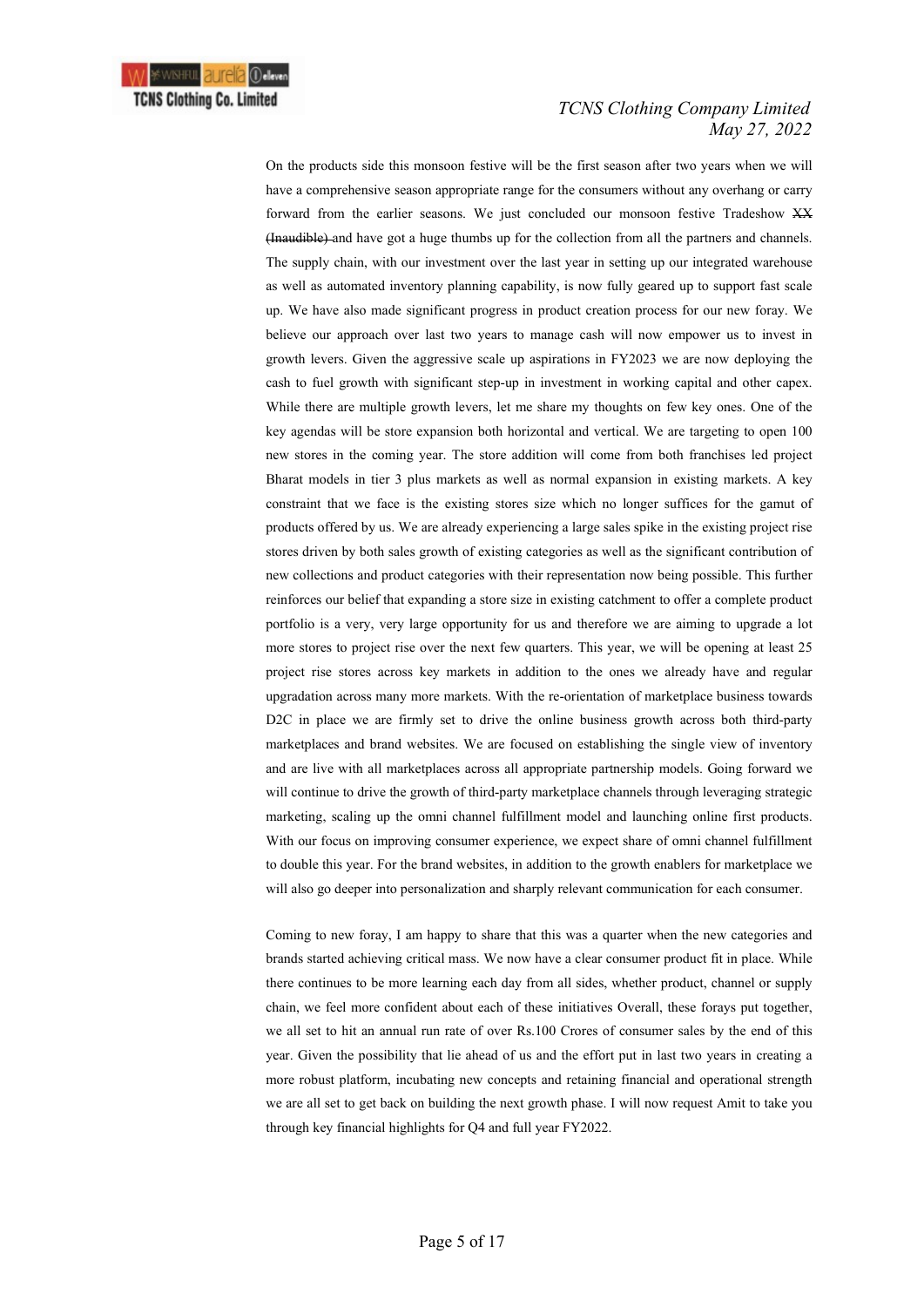

Amit Chand: Thanks Anant. Good evening, everyone. Let me share the update on our financial performance for FY2022 Q4 and full year. Our Q4 revenue was Rs.234 Crores which is a growth of 6% over our FY2021 Q4 revenues. The quarter was severely impacted by the third wave of COVID affecting large parts of January and February sales. We also had an inventory alignment in online channels in line with the objective of moving towards a higher share of D2C which had a significant impact in our reported sales from this channel. Our gross margin for the quarter was 68.9% versus 57.5% in FY2021 Q4 and 67.8% in FY2022 Q3. Gross margins are now tracking at pre-COVID levels; however, we should see this metric in conjunction with selling and distribution expenses and other overheads. As we have mentioned earlier in our communications as well, every channel that we operate in has its nuance in terms of revenue recognition resulting into gross margin percentage changes and cost reflecting in selling and distribution expense or other overheads. Accordingly, basis the channel mix, these metrics could vary in a range between different quarters.

> For Q4 the company generated a positive EBITDA of Rs.32 Crores versus last year's Q4 EBITDA of Rs.41 Crores. We incurred a PBT loss of Rs.7.6 Crores in the quarter versus a PBT of Rs.4.7 Crores last year Q4 and a PAT loss of Rs.5.8 Crores in Q4 versus a PAT of Rs.3.9 Crores last year Q4. The rental concession that we have booked in the quarter was Rs.10 Crores versus Rs.17 Crores that we recognized in Q4 of FY2021. Please note that in the quarter we have also taken a provision for receivables for a specific partner which is reflecting in our other overheads. While the situation is evolving, we have been more conservative in taking this provision. During the quarter the company delivered highest ever gross addition of stores, we opened 31 new stores and closed 7 stores taking our store count to 599 stores, highest ever.

> Now, let me take you through the full year performance of FY2022. Our FY2022 revenue was Rs.896 Crores versus Rs.635 Crores last year a growth of 41%. For the full year we incurred a PBT loss of Rs.7.2 Crores versus a loss of Rs.77 Crores last year. At PAT level we incurred a loss of Rs.5.7 Crores this year versus a loss of Rs.56.4 Crores last year. Our key focus in FY2022 was to maintain our balance sheet strength. We have closed the financial year with cash reserves of Rs.156 Crores. As on 31<sup>st</sup> March 2022 we had working capital of Rs.363 Crores which is at similar levels as we had on 31<sup>st</sup> March 2021, but lower than what we used to have pre-COIVD. With business now accelerating, we would see a buildup in our working capital in line with the business growth. Thank you. We are now open to questions.

Moderator: Thank you very much. We will now begin the question-and-answer session. The first question is from the line of Mr. Jignesh Kamani from GMO & Co. Please go ahead.

Jignesh Kamani: Hi! Thanks for the opportunity. Can you quantify the revenue loss because of the online realignment with all of the customers and it will be the permanent loss of revenue or revenue will differ from the fourth quarter to first quarter?

Anant Daga: Jignesh, the impact on the topline growth would be about 400 to 500 basis points and this is something like it is re-adjustment of inventory. So, this is not something that will be recouped in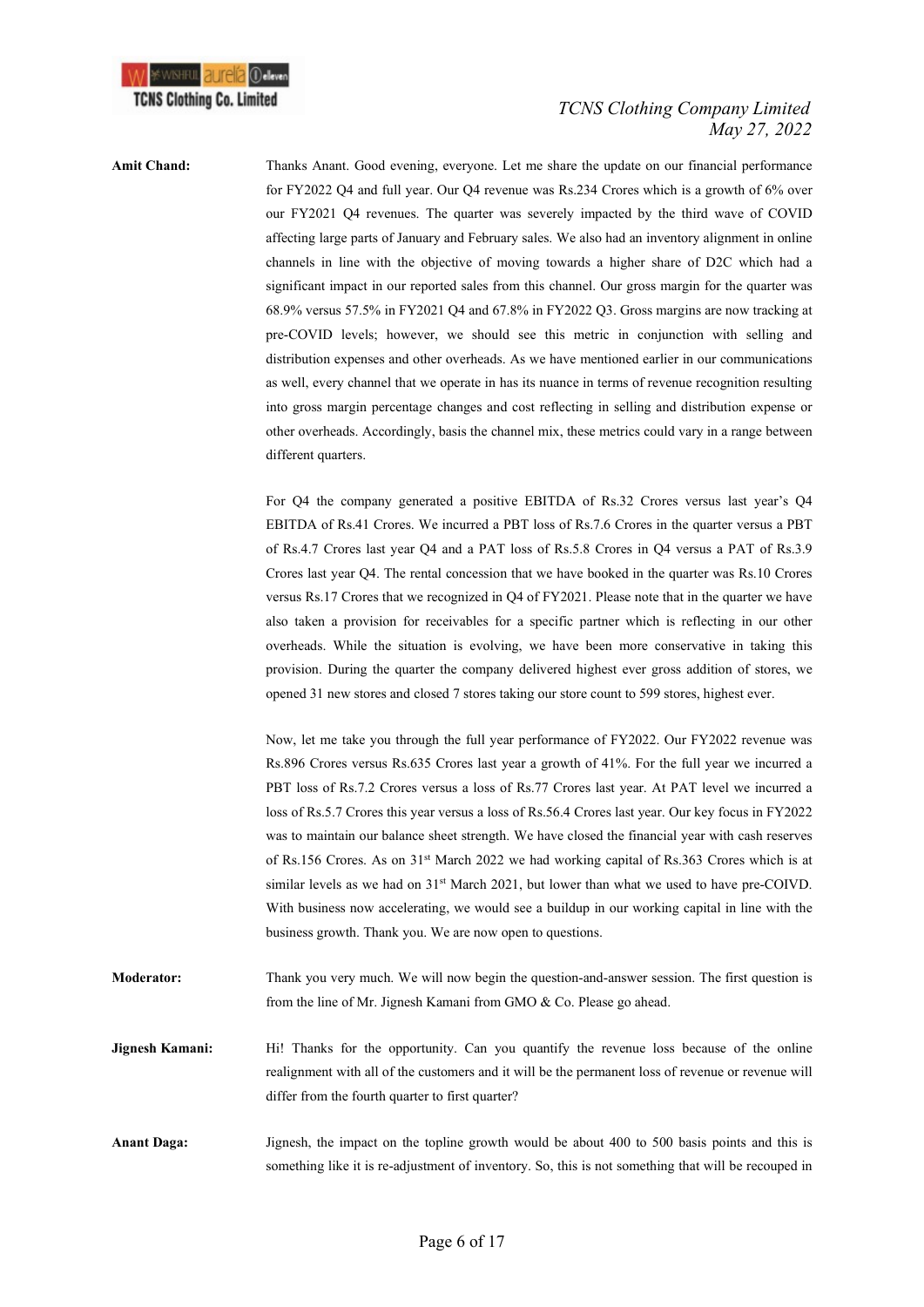

the future, this is when you shift the model from B2B to D2C obviously the primary sales gets reduced. So, that is the impact that you are saying.

**Jignesh Kamani:** So, over a period of time this will be adjusted but there will not be any impact on the secondary sales, right?

Anant Daga: Only during this period for a short period there was some impact but from a long-term perspective, no. While most of this has happened and gradually it is still happening there would be some marginal tail which would be left which would be done over next few quarters but that would be very marginal.

- Jignesh Kamani: Understood. Second thing on that the Elleven brand now is almost two, two and a half years which we are operational, yes there was a dip because of Covid so how is the current learning and has the model stabilized in terms of a store size and revenue per square feet and other metrics if you compare with the competitor or our internal benchmark at what level we are?
- Anant Daga: Sure, first of all you are right, we launched our first store just a month before COVID hit us and frankly for the next two seasons we did nothing on that. So, we had couple of stores operational but frankly there was no focus on that. So, Elleven we started focusing only since last season and as you will recall we opened the first set of stores which were about 10 odd stores and basis the learning, we have just opened 7 stores in this quarter. We are getting already far better traction from these stores and we now have a healthy mix of stores which are doing as per our expectation. Even in other channels I think we have seen a month-on-month strong build up on the brand and on the products. So, lot of learnings in terms of consumer product fitment and all is already in place. So, obviously when we are saying that right now we are seeing some traction I am sure by the end of this year, these numbers would be at least  $2X$  if not more. So, product consumer parts we are well confident now we have done most of the learnings. LFS part and SIS part again the learnings are very clear and we are all set to increase the count. Having said, that of course we are in talks with all the large format guys and probably they would want to wait at least a season, full season before they decide on this. Coming to supply chain there are two parts, one of course the product that you also do in our other brands there it is easier, but the other part of the supply chain is we are also importing lot of fabrics for this and we are trying new kind of Silhouettes So, there we are still scaling up which should take another couple of months. But overall, we are now very confident of what we are going to run along with another couple of months for current set of EBOs to observe and then scale it up further.
- **Jignesh Kamani:** It is safe to assume towards three quarters we will be ready to open at least 50 stores a year after that?
- Anant Daga: I think, from end of Q3 because we work in season so by end of monsoon festive season you start seeing the scale up and if the project goes well then probably next year, we will be looking at that kind of numbers.

Jignesh Kamani: Understood, and your 100 stores include Elleven store addition also or that is separate from that?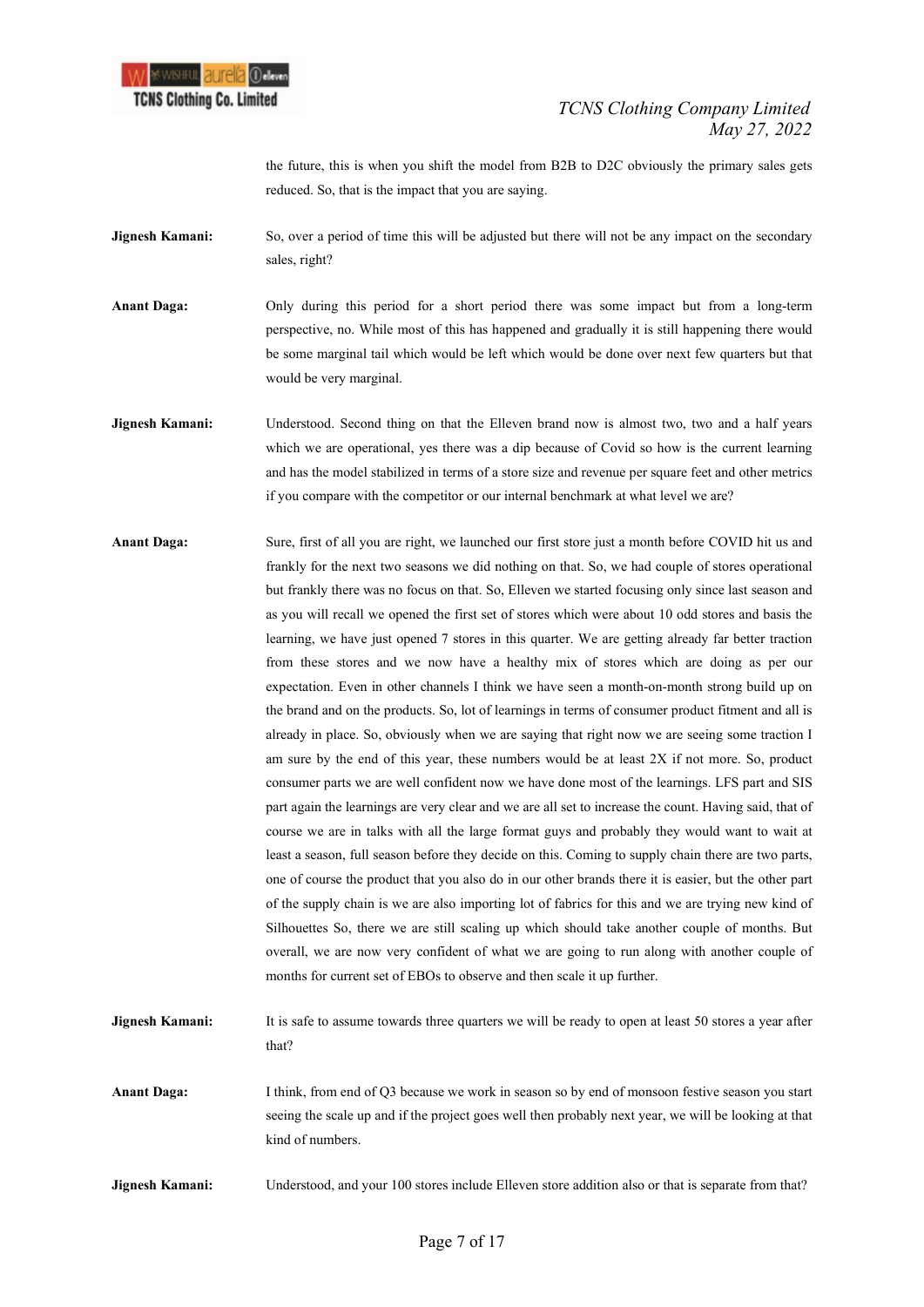

- Anant Daga: Out there we have just taken about 10 odd stores but anything over and above that would be, and again just the point is clear this 100 would be a net number. So, obviously there will be some more upgradation. So the gross opening would be in excess of 125.
- Jignesh Kamani: Understood. Thanks a lot.
- Moderator: Thank you. The next question is from the line of Varun Singh from IDBI Capital. Please go ahead.
- Varun Singh: Thank you. Hello Anant Sir, just two questions, first is I was looking at your number and wanted to understand that in Wishful, recovery is low compared to business recovery in W brand when we look at absolute revenue and compare it pre-COVID for example Q3 FY2020 in case of Wishful our revenue is 53% of pre-COVID levels whereas in case of W our revenue is 73% of pre-COVID. Whereas I would have expected Wishful to do much better, the numbers to be in quite an opposite direction for example 73% Wishful and 53% W. So, can you please help us understand that why business recovery in Wishful is much, much lower compared to W?
- Amit Chand: Varun, just to clarify you are talking about Q4 numbers, right?
- Varun Singh: Yes.
- Amit Chand: About Q4 Wishful recovery is actually not less if you refer to the slides in terms from the brand shares you will notice that Wishful is at a similar share percentage, let me pull out the slide at my end too.
- Anant Daga: Because there will be some difference in the numbers, but Wishful recovery has been in line not material difference. In fact, end of first couple of quarters obviously because we were not putting enough Wishful stocks in the store there was the gap but in festive that has got covered. Maybe we can discuss this offline but that is not the case anymore and then we saw the Wishful share coming down obviously at that point in time we took a conservative view of how consumers are coming and shopping, so we actually tilted the balance towards more core and day wear but now we are back.
- Varun Singh: Okay, understood and Amit this question on gross margins, that our current gross margin is highest ever at 68.9%, what is the reason for this? I mean highest ever margin given so much of inflation, which is out there into general economies, what is the reason for that, and can we maintain this margin going forward for the FY2023?
- Amit Chand: Varun, let me give you a picture on the gross margin and let us segregate the understanding of gross margin into two parts, one is channel mix and the second is the product piece, right where you spoke about the inflation. We have taken some price increases in this season to compensate for price increase on the raw material side. Also, what we have done is that we have put in various efforts on the product creation itself to make sure that whatever price increases we have seen in the fabrics is mitigated to certain extent. As we have shared earlier what we have done is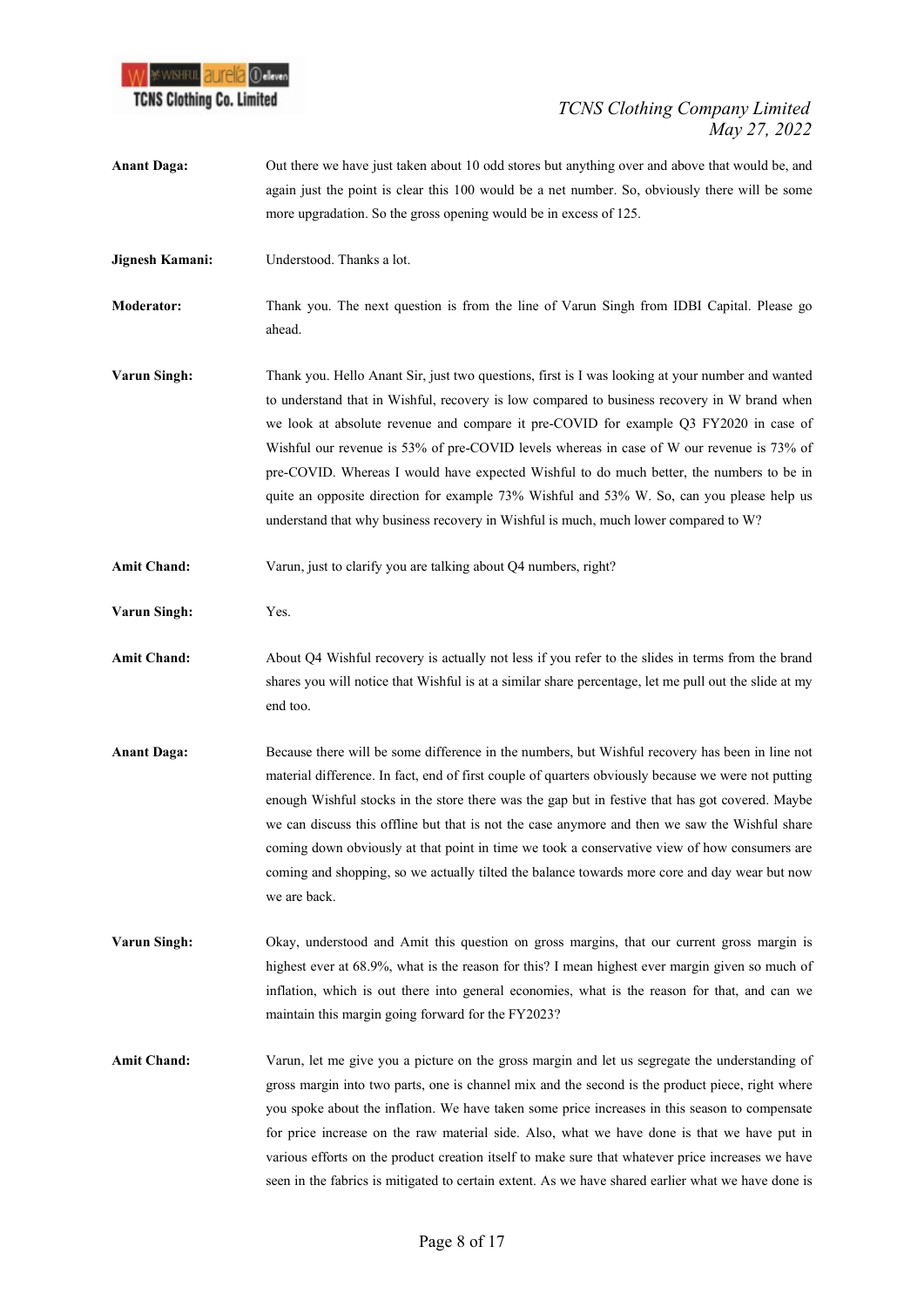

that we have looked at the entire assortment that we have for all the brands that we have and we have either replaced fabrics, we have changed the mix between the usage of the fabric and the value addition. So, lot of those kind of works has enable us to mitigate the fabric price increase to a larger extent and the balance has been compensated with the price increase that we have taken on our MRP. The second piece and that is where the trick is because we work in different channels and within the channels also there are nuances like, let me give an example within online we have a B2B business, we have an own website business, we have a D2C business. All these three businesses within the online itself has a different revenue recognition and that affects how the gross margin gets recognized. It has a difference in terms of what cost hits in other overheads and what is the cost that hits in marketing spend in other overheads. Similarly, between the different channels that we have EBO or LFS the revenue recognition differs. This in turn affects how the gross margin percentages eventually land up to. So, to answer your question in simple terms 68% has to be seen in conjunction with our selling and distribution expenses which is what I mention during my commentary, and it has to be seen in terms of how the overheads is reflecting. Now, going forward what the channel mix eventually will land in a particular quarter will impact whether we will be able maintain these 68% gross margin level that we delivered in this quarter, or it will be more like anywhere between 64 to 68%.

- Varun Singh: Okay, understood and sir just one last question, assuming that Rs.1150 Crores is a base kind of revenue in FY2019 and FY2020 we achieved this level of revenue, so assuming that now there would be no lockdown etc., and given the aggressive store additional guidance that we aspire for do you think 15 to 20% revenue growth over that number should be kind of an achievable range?
- Anant Daga: Varun, two things out there first we believe industry is getting back at normalcy faster. So, in a given year anyway which ways a mid-teen to high-teen numbers should be deliverable. This year here has been a gap of two years post COVID growth our aspirations would be far high.

Varun Singh: Understood. That is it from my side. Thank you very much and all the best.

Moderator: Thank you. The next question is from the line of Devanshu Bansal from Emkay Global Financial Services. Please go ahead.

Devanshu Bansal: Hi! Thanks for the opportunity. Anant, you indicated that most of the online business is now D2C, so wanted to check is revenue accounting for D2C similar to outright online sales or is it similar to the large format sales channel that we have?

- Amit Chand: Hi! Devanshu, in case of D2C business the accounting is similar to what we do for LFS which is where the revenue gets recognized at the consumer sales net of tax. It is very different from the outright business because in case of outright business the revenue is recognized net of margin, discounting all of that.
- Devanshu Bansal: Got it and does this omni capability that we have developed on the own website as well as thirdparty marketplaces is this really a differentiator that we have built in TCNS or all brands are offering this omni channel capability across third-party market places?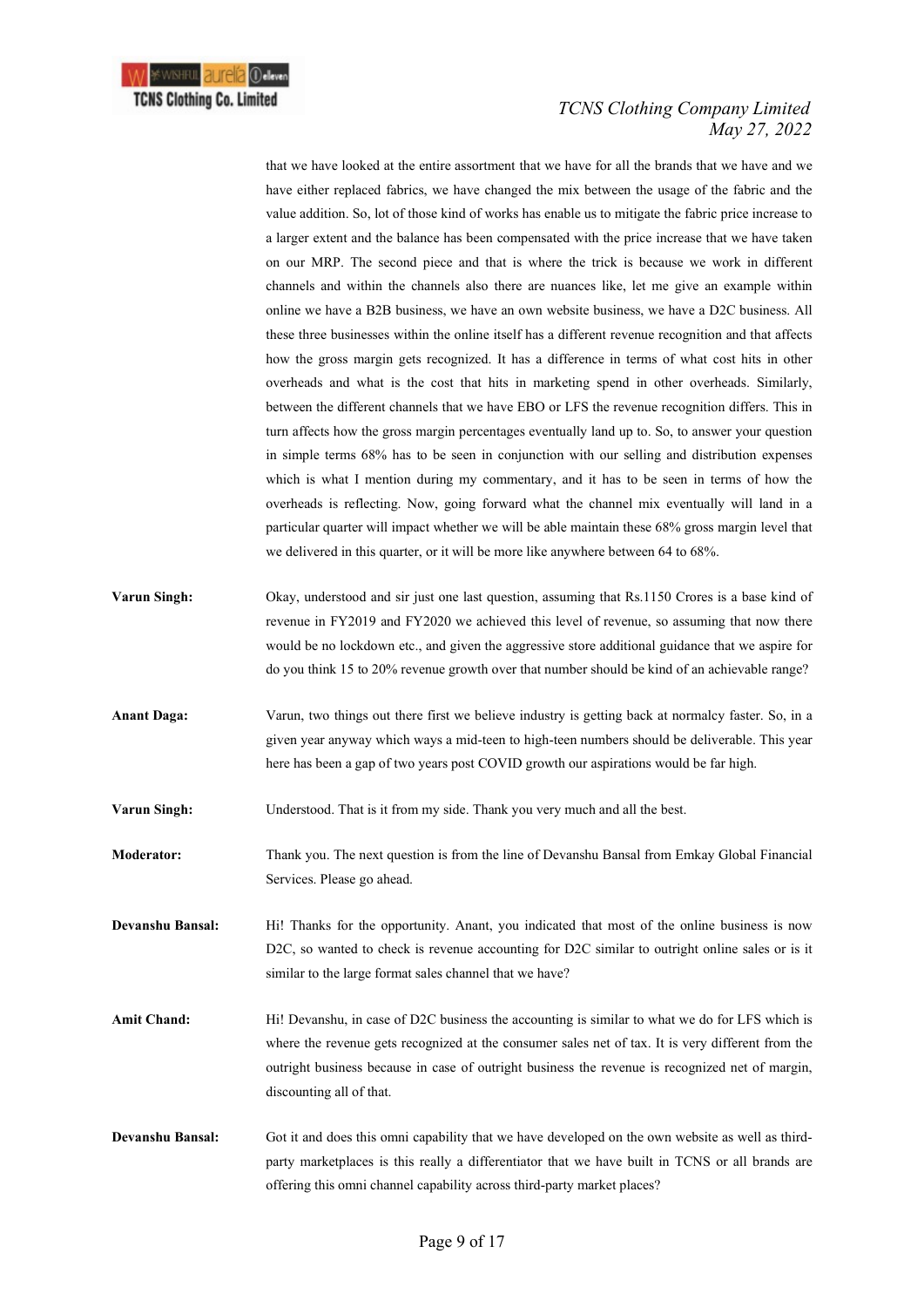

Anant Daga: Actually, almost all brands are on this journey, I would say that we have been able to create a stronger base for ourselves compared to many, many other players. Having said that, this is a journey which anyone with a great online and a very vast offline distribution would aspire for because frankly this is going to be a very big differentiator. Now, for us we have a very strong online presence as well as we have a huge offline network. Obviously, it would be a source of competitive advantage compared to someone who has more limited presence on either. One great benefit that we see out here apart from better customer experience and fungibility of inventory it also gives us an opportunity to showcase entire gamut of products irrespective of space in the store, irrespective of location, I think that is a huge advantage. But having said that all the brands are trying to create this silo. I think given our current trajectory, we should be able to build it slightly bigger.

Devanshu Bansal: That is helpful and does that help in lower returns as well as a cost of delivery?

Anant Daga: Yes, because what we have seen is any curtailing in time to delivery also helps that. Correct. It also helps drive full price sale because all the inventory would be available, so both.

- Devanshu Bansal: Sure, and Anant from store level perspective we have added new categories which are ramping up quite well and on the cost side we have curtailed our unproductive network significantly over the last two years. So, how should we see the profitability of your network going ahead, I know I understand that you have been investing in new areas as well but overall, how should we see your profitability compared to pre-COVID levels?
- Anant Daga: If you talk intra channel obviously EBOs once the safe recovery are complete. One important thing would be the same stores also to recover to pre-COVID levels where we are still not there completely while couple of regions and many, many parts are ahead of pre-COVID but I think we still need to do some catching up. So, once that catching up happens and there is the commensurate growth, I think EBO channel per se would be more profitable then where we were because you are absolutely right, our new store profitability are decent and we have done away with most of our unproductive stores. There is only one impact that could come is on the share stock of MBO and online business because MBO historically has been the most profitable business and now has set a certain level. While online probably is the lower profitability model then either EBO or MBO, so there would be some trade off therein but within channel, EBO surely will be more profitable.
- Devanshu Bansal: Sure, lastly Anant I wanted to check there have been categories like jewelry or celebration wear, even formal wear where there has been a pent-up demand which has sort of negated the impact of losses due to store closure during the pandemic. However, besides you said that we have still not recovered in some of the regions has not reflected in our Ethnic category. So, what according to you are the reasons for this and do you foresee some sort of wardrobes refresh that should lead to a stronger growth for us?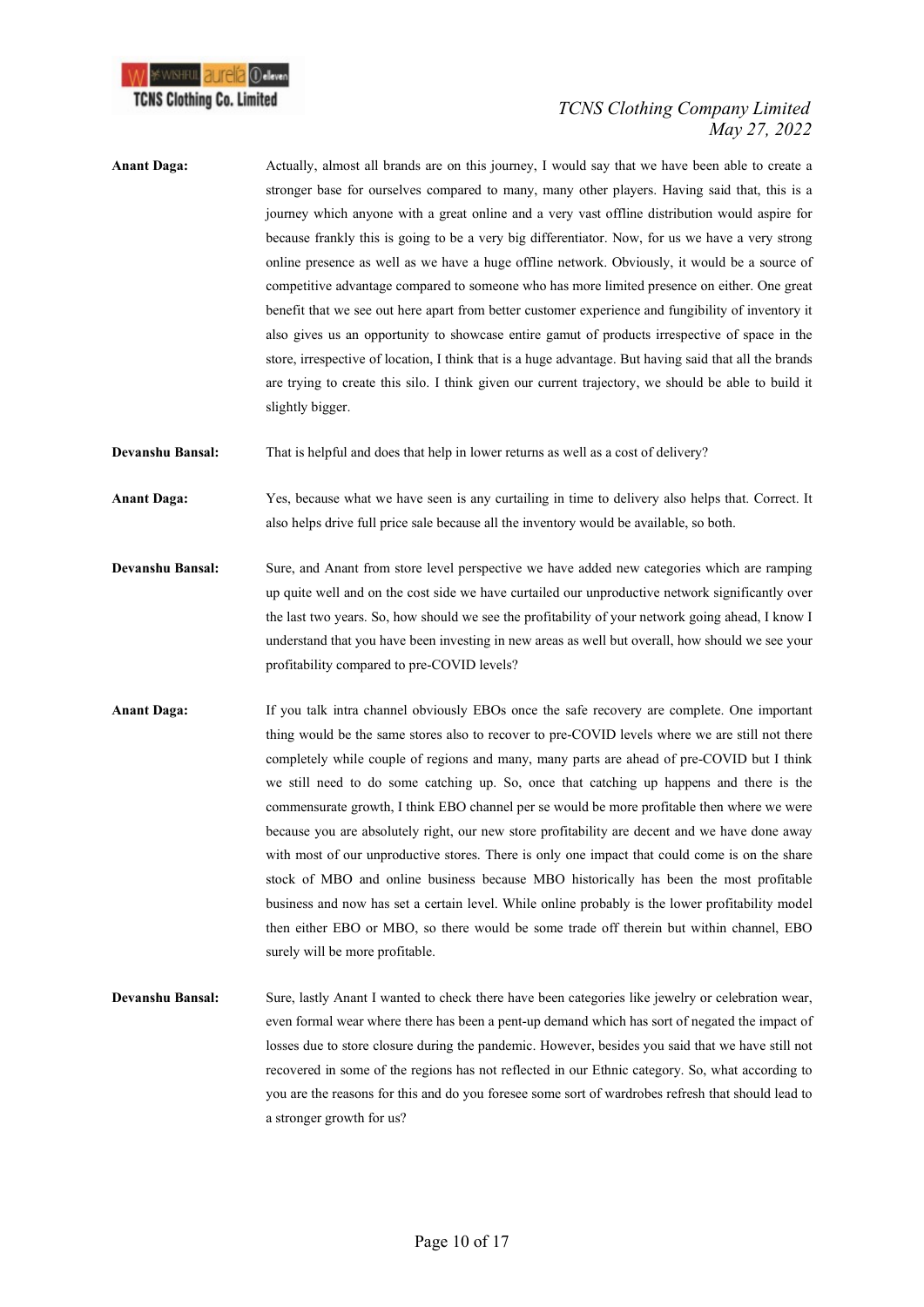

- Anant Daga: As you have rightly pointed out compared to many other categories probably, we have seen a lag in Ethnics so far. Having said that if you look at last festive and if you look at parts of April also with some occasions happening that gap has reduced significantly. Now, our understanding of the situation after talking to all our peers, our partners because they all are in the same boat right now, while occasions wear has made a strong come back, I think the other key pillar of ethnic occasion usage will also work and related outings that is still building up. So, I guess once that is also back completely then probably you see much better trajectory in terms of overall sales. So, that is the understanding that we have right now and in terms of region frankly there is no particular region while one or two geographies are struggling but it is difficult to pinpoint a single reason for that.
- Devanshu Bansal: Sure Anant, do you see that recovery as some component of pent up will also be there or do you expect a normal recovery to return?
- Anant Daga: I guess if you look at last festive also it was not a complete unlock and despite the complete unlock the categories really saw a very, very decent spike in sales. I guess this festive we are looking at probably the strongest festive ever not only for us but for the entire ethnic industry. Last two years because of the lockdowns and all consumers have not refreshed their wardrobes and frankly as brands also we have not come up with really new innovative ranges. So, our focus this time is to get newer silhouettes, newer styling lot of innovations and as you are rightly suggesting consumers are going to set the refresh button for their wardrobe. So, we think it should see the pent-up demand coming back that time.
- Devanshu Bansal: Sure very helpful, Anant. Thanks for taking my questions.
- Moderator: Thank you. The next question is from the line of Vikas Jain from Equirus Securities. Please go ahead.
- Vikas Jain: Thank you for the opportunity. Sir, my first question, of course January was definitely disrupted because of the third wave, but how do you see the SSSG of our matured stores probably from the March and April perspective have they been tracking above the pre-COVID levels or how are they, some comments on that?
- Anant Daga: Without getting into too much specific on monthly basis, as of now most of our stores are tracking at about 90s kind of recovery numbers, April obviously was better because just now I said that there were couple of occasions, festivals but that is being the trend right now. Again, if you look at a regional level South and West are already ahead of pre-COVID numbers most of the pockets they are ahead, I think it is North which is lagging slightly and East.
- Vikas Jain: Correct, sir one more question, in your opening comments you did mention that you target to open more of the larger size stores for FY2023 do you think we have attained or we have largely got our store economics correct when we open larger sized stores so as to in totality they contribute to the overall margins and profitability. Some comments on your thought process with respect to opening higher size stores and translation of same into the profitability.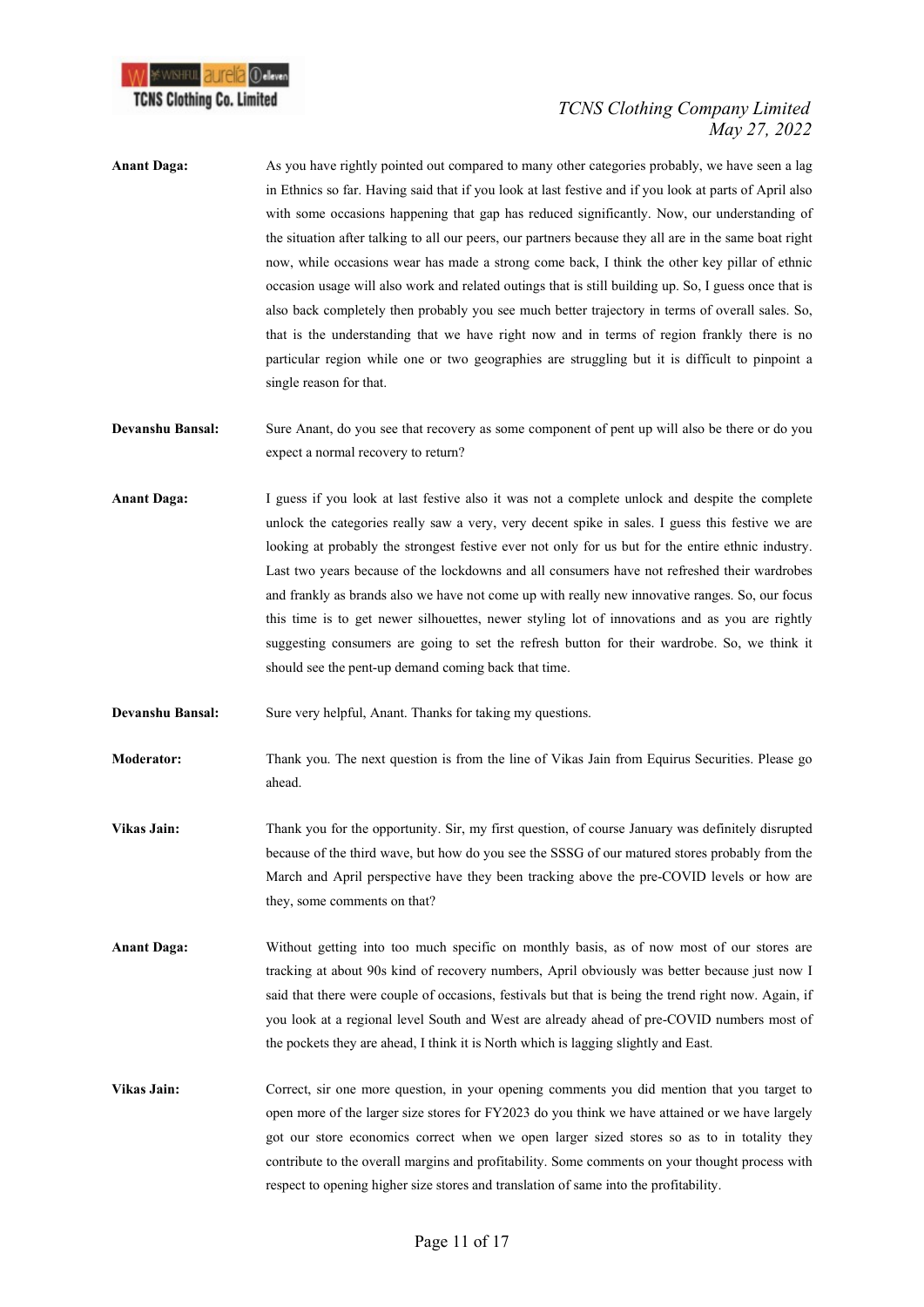

- Anant Daga: Vikas, three things first in terms of revenue obviously they are tracking at 1.5 to 2X kind of revenues, rental increase for us so far in this stores has been about 1.3X and the space increase has been about 2X and right now we are saying that there is still some recovery left I am sure this will further build on. From that angle in terms of profitability we are bang on. Most of these 15 stores are profitable from month one and as of now we are sensing a payback period of anywhere between 12 and 18 months for most of these including the security deposit, interiors and inventory. So, I think it will have a very positive impact both on our P&L and cash flows. Basis success of these we are going even more aggressive on the same.
- Vikas Jain: Correct and one last question, can you just quantify the re-alignment of the inventory that you did for the quarter and some comments as to what is the freshness of the inventory level as we go ahead in the next financial year?
- Anant Daga: First part obviously I just mentioned that this would have given us another 400 to 500 basis point of growth so that is the extent of re-alignment. Second question I am sorry I am not clear what you are asking about freshness?
- Vikas Jain: About the inventory freshness level as we enter the new season?
- Anant Daga: If you could recall in the last three seasons we have always been carrying forward inventory from one season to other because our whole focus was on working capital and as a result every season our first launch never saw a full-fledged season appropriate product range. But right now as you move into monsoon festive across all our point of sales, you will not see more than 2 or 3% percent of carry forward everything would be fresh. If that was the question you were asking.
- Vikas Jain: Yes, sir exactly. Thank you so much.

Moderator: Thank you. Next question is from the line of Arvind Krishna from IME Capital. Please go ahead.

- Arvind Krishna: Thanks for the opportunity. I actually had a couple of book-keeping questions, I just wanted to understand on the LFS accounting the revenue recognize in the profit and loss statement is net revenue, Right? net of the channel margin that give to our LFS partners, right?
- Amit Chand: LFS is a business which is on SOR model for us, sale or return model for us. There the revenue is recognized at the consumer sales level net of taxes and the margin that we have to pay to any LFS partners gets recorded in sales and distribution expenses.
- Arvind Krishna: Okay, any margin for any LFS partner that margin gets recognized in one of the cost-line items which is sales and distribution, right?

Amit Chand: That is correct.

Arvind Krishna: And any discount schemes that we call on with the LFS partner also goes into the sales?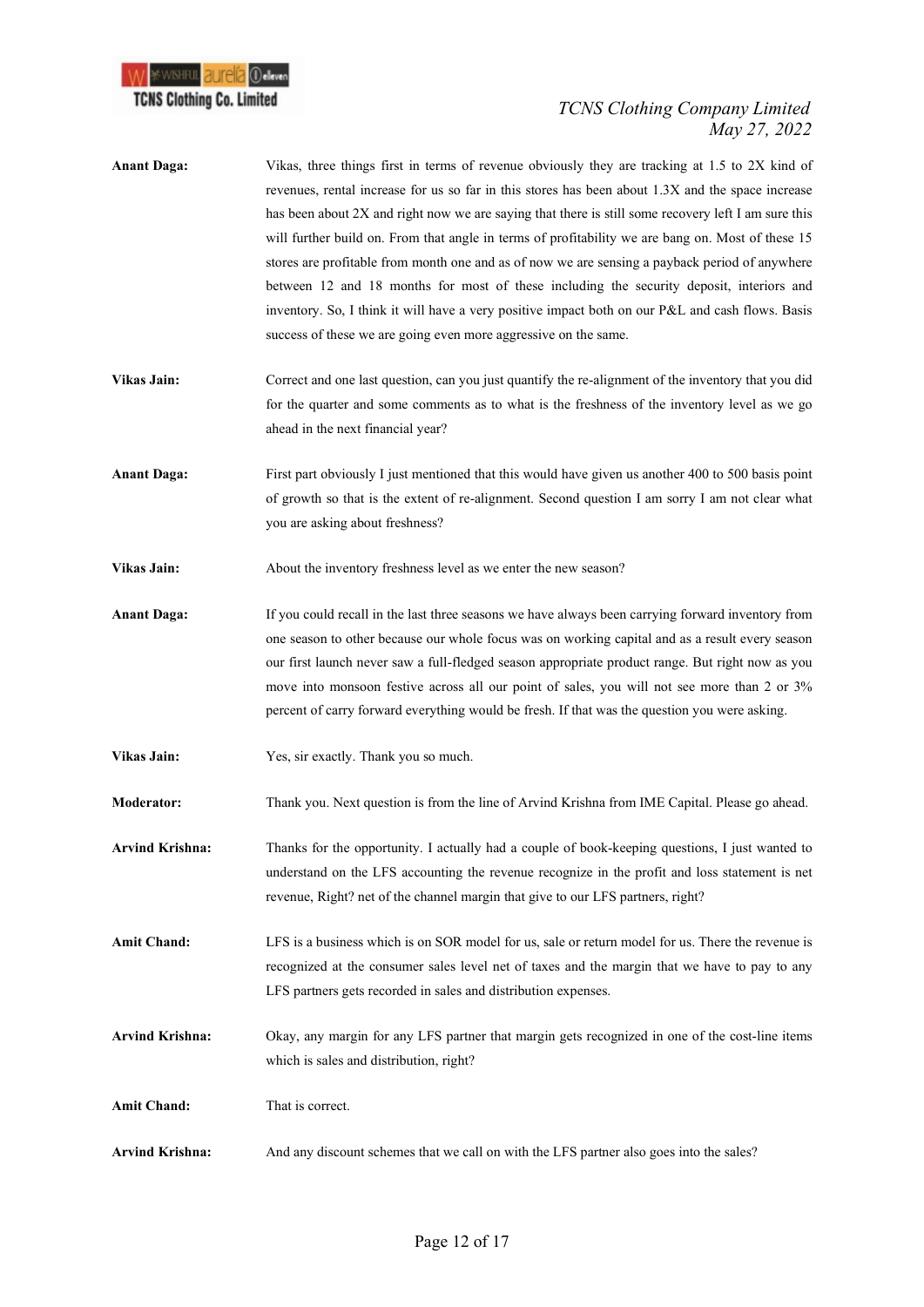

- Amit Chand: That is already netted when we report the net revenues. So, discount to the consumer is already reduced when we do the revenue recognition taxes are already reduced and margins is an expense for us.
- Arvind Krishna: Okay, another question on one particular line item. So, on selling distribution line item, this is a fairly big line item as percentage of revenue. Earlier at the IPO time we used to give our fabrication cost and I understand this fabrication cost you have stopped disclosing for competitive reasons but I clearly club this into selling and distribution cost. So, I just wanted to understand what are the components in selling and distribution line item right now because technically fabrication cost as the percentage of revenue should have gone down since we moved our operations out of NCR so you should have seen that benefit but this keeps fluctuating a fair bit. So, can you give a picture on this?
- Amit Chand: Actually, it is fairly simple, any cost which goes into the production of the product is above the gross margin line. Any distribution cost, to answer your question specifically what goes into selling and distribution primarily they are two costs today, one as I mentioned is the margin that we have pay to large format stores that is sitting in selling and distribution. Second with the higher share of D2C business their cost which pertains to that channel which sits in selling and distribution.
- Arvind Krishna: This is basically a fulfillment cost?
- Amit Chand: Yes, fulfillment cost, warehousing cost some bit of logistic cost all that will sit in selling distribution expenses. Maybe some costs which pertains to EBO channel or other online channel but those are very, very small percentage of selling and distribution.
- Arvind Krishna: And this line item also includes the fabrication cost, right?
- Amit Chand: No. Any cost that we pay to any fabricators for producing the garments is already netted off when we arrive at the gross margin number, so it is in the product cost.
- Arvind Krishna: Okay, that is from my side. I am done with the questions. Thank you.
- Moderator: Thank you. Next question is from the line of Jignesh Kamani from GMO & Co. Please go ahead.
- Jignesh Kamani: Since last one, one and a half year our focus was on the working capital and hence we cut down on the inventory which impacted our revenue for the third and fourth quarter to some extent if the recovery happened quicker. How is the current inventory position to gear up for the upcoming demand because if you take about inventory up by just 30% if I take about 15% increase purely because of the higher pricing of the raw material, so on volume basis we are just 13% increase in the inventory compared to last year. So, it is sufficient to take care of the future demand?
- Anant Daga: There are couple of components with this, one you would remember that we are now keeping OTB for within season repeats of best sellers which was our quick replenishment models. So,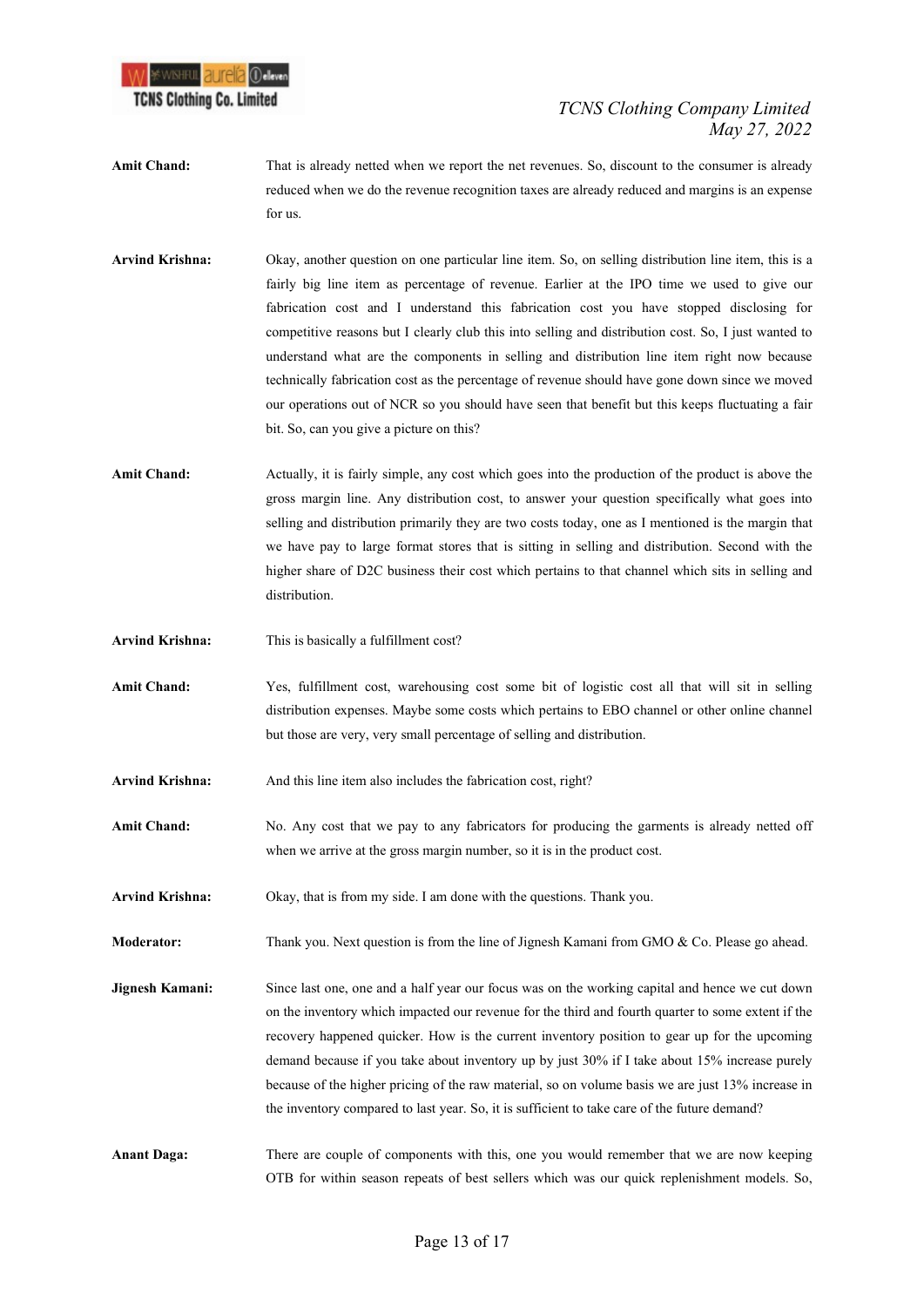

that is now functioning very well obviously some OTB that we have kept there. Second lot of the new season arrivals monsoon festive for us starts from July end, so lot of those arrivals would actually happening in April-May-June that is the time when you see further built out.

- Jignesh Kamani: This time a stuck-out situation will be very limited, right if there is a suddenly pent-up demand happen and we may not lose out our market share compared to a competitor?
- Anant Daga: So far in the last three-four seasons obviously we have let some growth on the table because we wanted to manage the working capital but this time now with more or less COVID behind us we are putting the best foot forward. So ideally there should not be such a situation.
- Jignesh Kamani: Understood, second thing on this sourcing part, how much of sourcing is coming from the North region because we can set up our sourcing center and manufacturing hub in non-NCR region also?
- Anant Daga: Already, the North non-NCR is now contributing to about 25% plus and this is coming from units in East, South and up North.
- **Jignesh Kamani:** Any meaningful benefit in terms of the raw material costing or the lead time improvements?
- Anant Daga: If you look at it, raw material is still coming from the bigger mills so obviously it is not the fabric base that is shifted, what we have shifted is our job work which is conversions of fabric to garments and obviously with the lower wages and lower overheads, those places are giving material at a lower cost so, that also one of the key reasons our price increases typically we had been on the lower side, so there is some benefit that is coming from that.
- Jignesh Kamani: Understood. Thanks a lot.
- Moderator: Thank you. The next question is from the line of Devanshu Bansal from Emkay Global Financial Services. Please go ahead.

Devanshu Bansal: Thanks for the follow up opportunity. Amit, you indicated some receivables loss that has been booked in other expenses can you quantify the amount of the loss because the other expenses have increased quite significantly this quarter?

- Amit Chand: Hi! Devanshu, we do not want to share that quantification it is the conservative provision that we have taken for one of the partners, let me state that the reason for the losses for the quarter is on account of that provision that we have made.
- Devanshu Bansal: Okay, and contribution of MBO channel has picked up strongly versus our earlier expectations of about 4 to 5% contributions. So, how should we see this channel going ahead?
- Anant Daga: My guess is we should see a number of mid single digit kind of thing; it could be anywhere between 5 to 7-8%. Having said that I just want to reiterate this is not a business which quarter-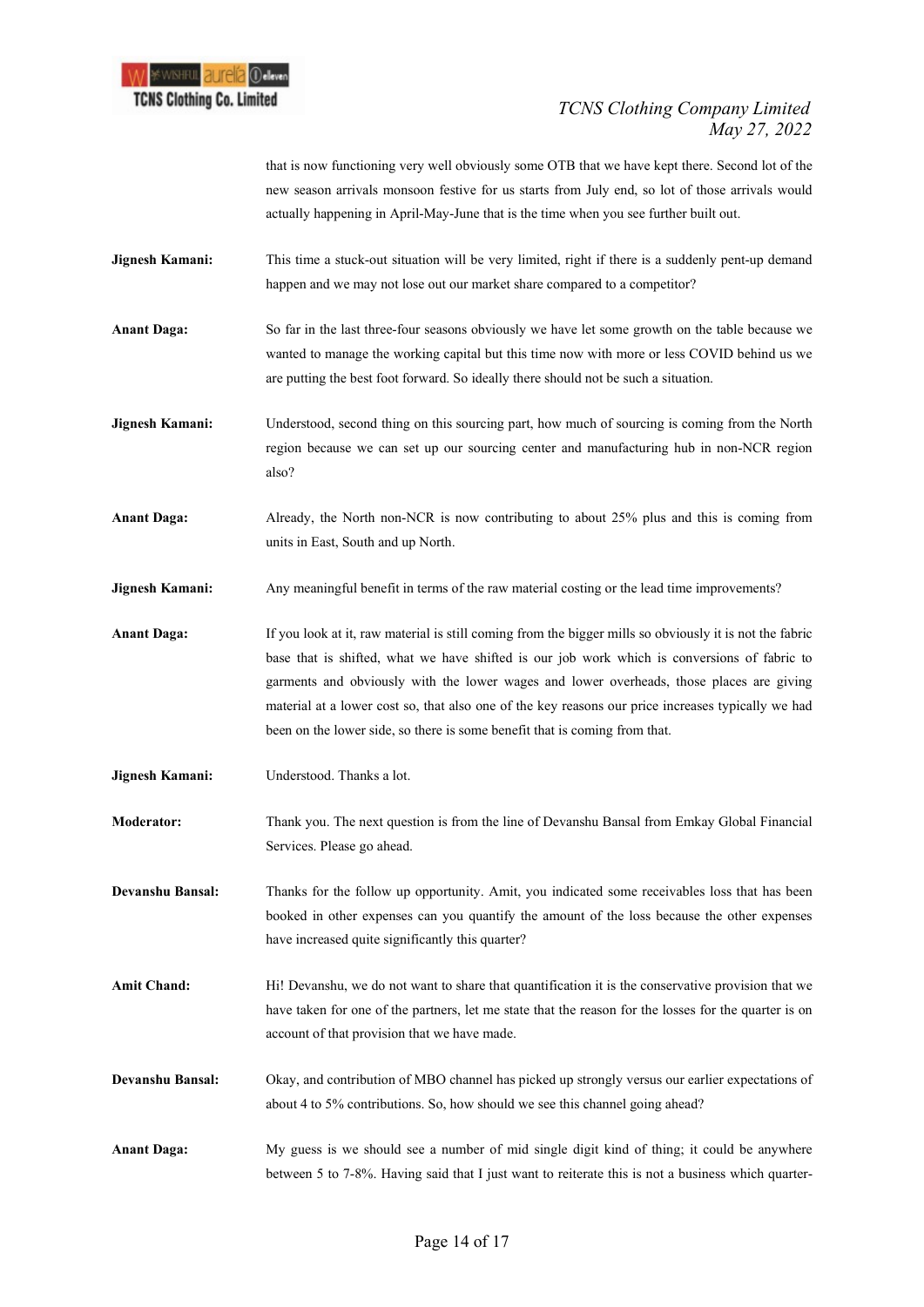

on-quarter number would make too much sense because it is a seasonal business and there are stages when primary sales happen. But overall, from a full year perspective it should 5 to 7-8% kind of share of overall sales

- Devanshu Bansal: For online Anant, you indicated that with offline gaining traction this channel saw some impact in Q4, what are your growth expectations from this channel for FY2023 over FY2022?
- Anant Daga: First just a small correction, what I meant by re-alignment of offline and online was of course the year before this was much badly impacted for offline obviously there was a surge and this year with offline gradually re-openings some re-alignment has happened that is what I was talking about. In term of growth online channel and I am talking about doing a good profitable business and it is not like discounting to no end and getting growth. So, on a full year basis one should at least expect 20-25% plus kind of numbers.

Devanshu Bansal: Sure, and last question form my end, you have talked about picking new forays to annual run rate of about Rs.100 Crores plus by FY2023 end and what are the current run rates for these new forays?

- Anant Daga: All put together we are right now tracking about Rs.40 to Rs.50 Crores odd on consumer sales business.
- Devanshu Bansal: Okay and most of it would be coming from footwear as of now?
- Anant Daga: If I talk about current day situation, footwear, Elleven, both are contributing equally well.
- Devanshu Bansal: Okay, so in terms of new forays footwear, Elleven and cosmetics these would be the key segments.
- Anant Daga: Cosmetics is just in the pilot phase as we said and for our business it is a season, obviously that is just a pilot phase right now. Monsoon festive we should see some built up, but I am mostly talking Elleven and footwear which are now completely tested.

Devanshu Bansal: Sure, thank you.

Moderator: Thank you. Next question is from the line of Varun Singh from IDBI Capital. Please go ahead.

- Varun Singh: Thank you for the follow up. Sir, can you elaborate more on Folksong, why did we launch this brand and currently we are in 70 odd EBOs and our footwear is around 200 odd EBOs, so how are you thinking on the expansion or availability of these products in 100% of our EBOs. On Folksong if you can give more detail with regard to how you are thinking or what is the strategy behind launch of the brand?
- Anant Daga: First of all, we are trying it out as a collection in our select W stores. The idea behind this was there is growing demand in consumers for a sustainable, artisan, more Indian rooted products and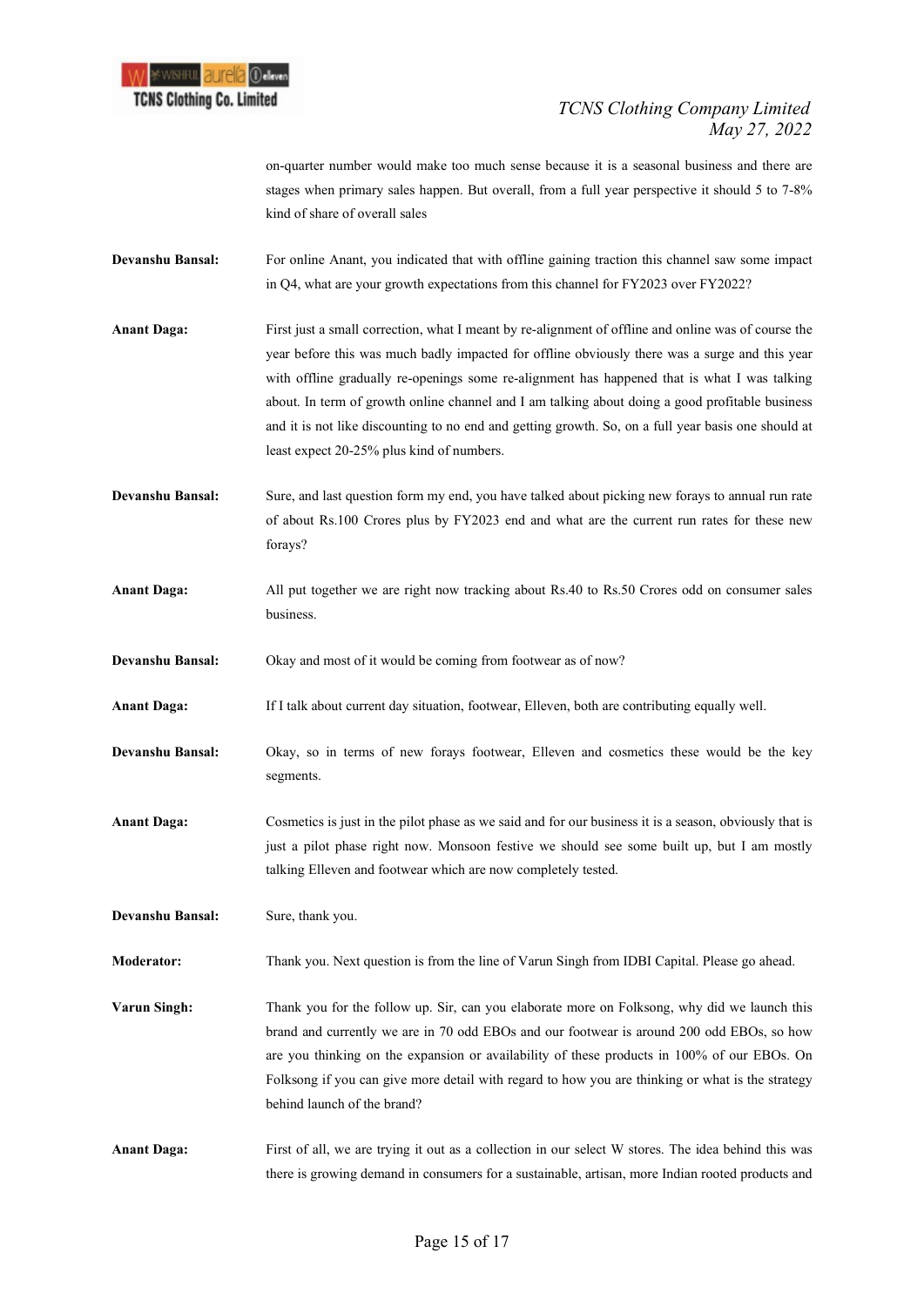

we thought that our consumers would like to have a share of that, from the house of W and that is the reason why we have started with this collection. The initial idea obviously was to just put it as a collection, but looking at the response we are now expanding it. Why we have selected the 50 doors in the first season and then 70 now is because the supply chain for this is slightly more complex and we need to have a full-fledged learning our there also. On the demand side, we have got some phenomenal response for this, but supply side has to catch up. As we move into future, we will see this thing getting replicated in many, many more stores. Having said that right now we do not want to put just one bay or two bay of Folksong in smaller stores so we will stay away from that. As we open more project rise stores, as we open more bigger size stores in key markets that is where we want to place it.

- Varun Singh: Understood. Is there any for example store size benchmark if the store size is more than this then only, we will be putting Folksong otherwise it will be cannibalizing the sales of my existing brand?
- Anant Daga: Two things again, wherever we have put Folksong we are seeing an increase in average transaction size, obviously while the space is taken away it still contributes quite positively. Second, it is not just about the size of the store. First is the cliental, so Folksong so far we have just been selling on full price and it is like season agnostic premium product. All the key markets wherein we sell a lot of our premium stuff is where Folksong will go. Again, to do justice to Folksong we need at least 100 – 150 square feet space, so I guess any good store in such a market which is  $1100 - 1200$  square feet should take Folksong. But even now, just to be very clear, we need to scale up the supply chain, on demand side we are having a very good response.
- Varun Singh: Sir, we could have done similar stuff under the brand Wishful, why Folksong as a separate brand?
- Anant Daga: Varun, they are very, very different genre of product, Wishful is more occasion-wear sale, but when you look at Folksong the fabrics are more organic, it is all antique Indian art and craft. So, it is like a classic versus Wishful which is far more fashion oriented.
- Varun Singh: Okay, understood and sir on footwear currently 200 EBOs why only 200 EBOs and how are you thinking about expansion into existing EBOs along with the new EBO target that we have?
- Anant Daga: Varun, answer again is very similar, footwear needs a big back room and there has to be enough space, while the footwear wherever we have placed in the bigger stores it is already contributing to a double a digit number. There are lot of stores which just cannot take footwear because of the space crunch and as we open more and more bigger stores, footwear is getting placed in every single store.
- Varun Singh: Understood okay, and sir incremental store addition guidance that we have, can we expect that footwear will be there in almost most of the stores or not necessarily?